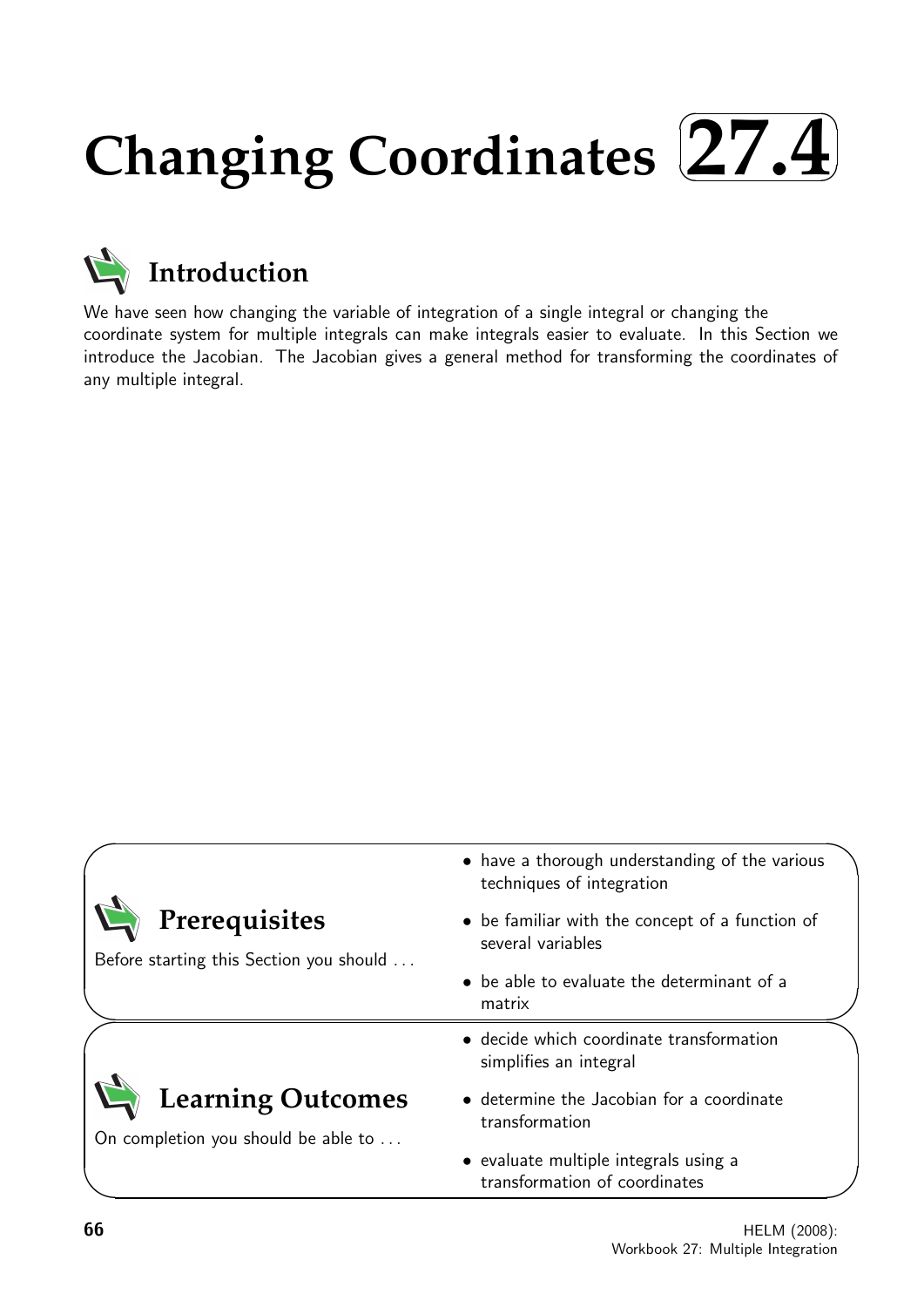® **HELM** 

## **1. Changing variables in multiple integrals**

When the method of substitution is used to solve an integral of the form a  $f(x) dx$  three parts of the integral are changed, the limits, the function and the infinitesimal  $d\tilde{x}$ . So if the substitution is of the form  $x = x(u)$  the u limits, c and d, are found by solving  $a = x(c)$  and  $b = x(d)$  and the function is expressed in terms of u as  $f(x(u))$ .



#### Figure 28

Figure 28 shows why the  $dx$  needs to be changed. While the  $\delta u$  is the same length for all  $u$ , the  $\delta x$ change as  $u$  changes. The rate at which they change is precisely  $\frac{d}{d}$  $\frac{d}{du}x(u)$ . This gives the relation

$$
\delta x = \frac{dx}{du} \delta u
$$

Hence the transformed integral can be written as

$$
\int_{a}^{b} f(x) dx = \int_{c}^{d} f(x(u)) \frac{dx}{du} du
$$

Here the  $\frac{dx}{dt}$  $\frac{dx}{du}$  is playing the part of the Jacobian that we will define.

Another change of coordinates that you have seen is the transformations from cartesian coordinates  $(x, y)$  to polar coordinates  $(r, \theta)$ .

Recall that a double integral in polar coordinates is expressed as



Figure 29

We can see from Figure 29 that the area elements change in size as  $r$  increases. The circumference of a circle of radius  $r$  is  $2\pi r$ , so the length of an arc spanned by an angle  $\theta$  is  $2\pi r$ θ  $2\pi$  $= r \theta$ . Hence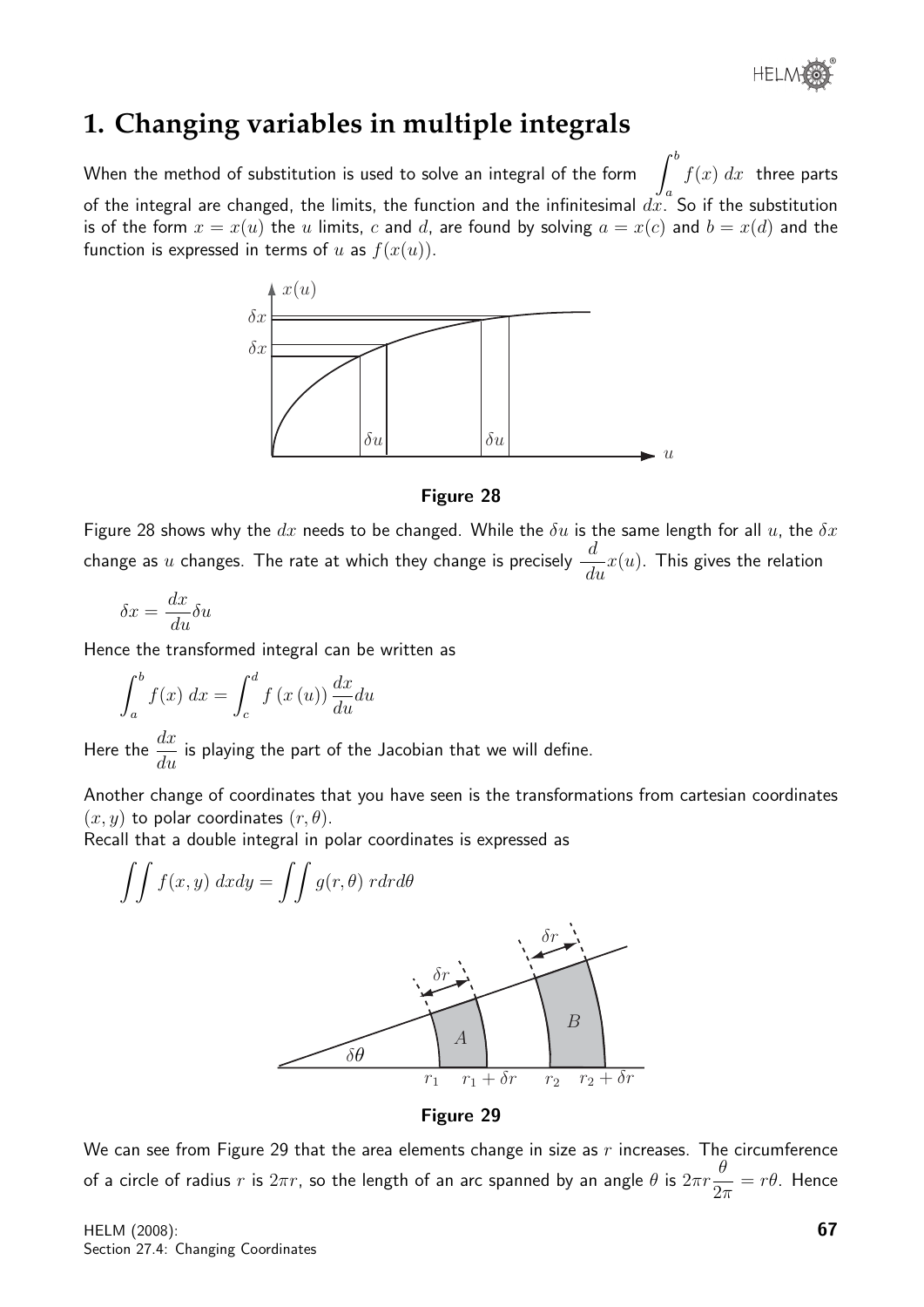the area elements in polar coordinates are approximated by rectangles of width  $\delta r$  and length  $r\delta\theta$ . Thus under the transformation from cartesian to polar coordinates we have the relation

δxδy → rδrδθ

that is,  $r\delta r\delta \theta$  plays the same role as  $\delta x\delta y$ . This is why the r term appears in the integrand. Here r is playing the part of the Jacobian.

## **2. The Jacobian**

Given an integral of the form A  $f(x, y) dx dy$ 

Assume we have a change of variables of the form  $x = x(u, v)$  and  $y = y(u, v)$  then the Jacobian of the transformation is defined as

$$
J(u, v) = \begin{vmatrix} \frac{\partial x}{\partial u} & \frac{\partial x}{\partial v} \\ \frac{\partial y}{\partial u} & \frac{\partial y}{\partial v} \end{vmatrix}
$$



#### Jacobian in Two Variables

For given transformations  $x = x(u, v)$  and  $y = y(u, v)$  the Jacobian is

$$
J(u, v) = \begin{vmatrix} \frac{\partial x}{\partial u} & \frac{\partial x}{\partial v} \\ \frac{\partial y}{\partial u} & \frac{\partial y}{\partial v} \end{vmatrix}
$$

 $\bigg\}$  $\bigg\}$  $\bigg\}$  $\bigg\}$  $\bigg\}$  $\bigg\}$  $\Big\}$  $\bigg\}$  $\begin{array}{c} \hline \end{array}$ 

Notice the pattern occurring in the  $x$ ,  $y$ ,  $u$  and  $v$ . Across a row of the determinant the numerators are the same and down a column the denominators are the same.

#### Notation

Different textbooks use different notation for the Jacobian. The following are equivalent.

$$
J(u, v) = J(x, y; u, v) = J\left(\frac{x, y}{u, v}\right) = \left|\frac{\partial(x, y)}{\partial(u, v)}\right|
$$

The Jacobian correctly describes how area elements change under such a transformation. The required relationship is

 $dx\,dy \rightarrow |J(u, v)| \,dudv$ 

that is,  $|J(u, v)|$  dudv plays the role of dxdy.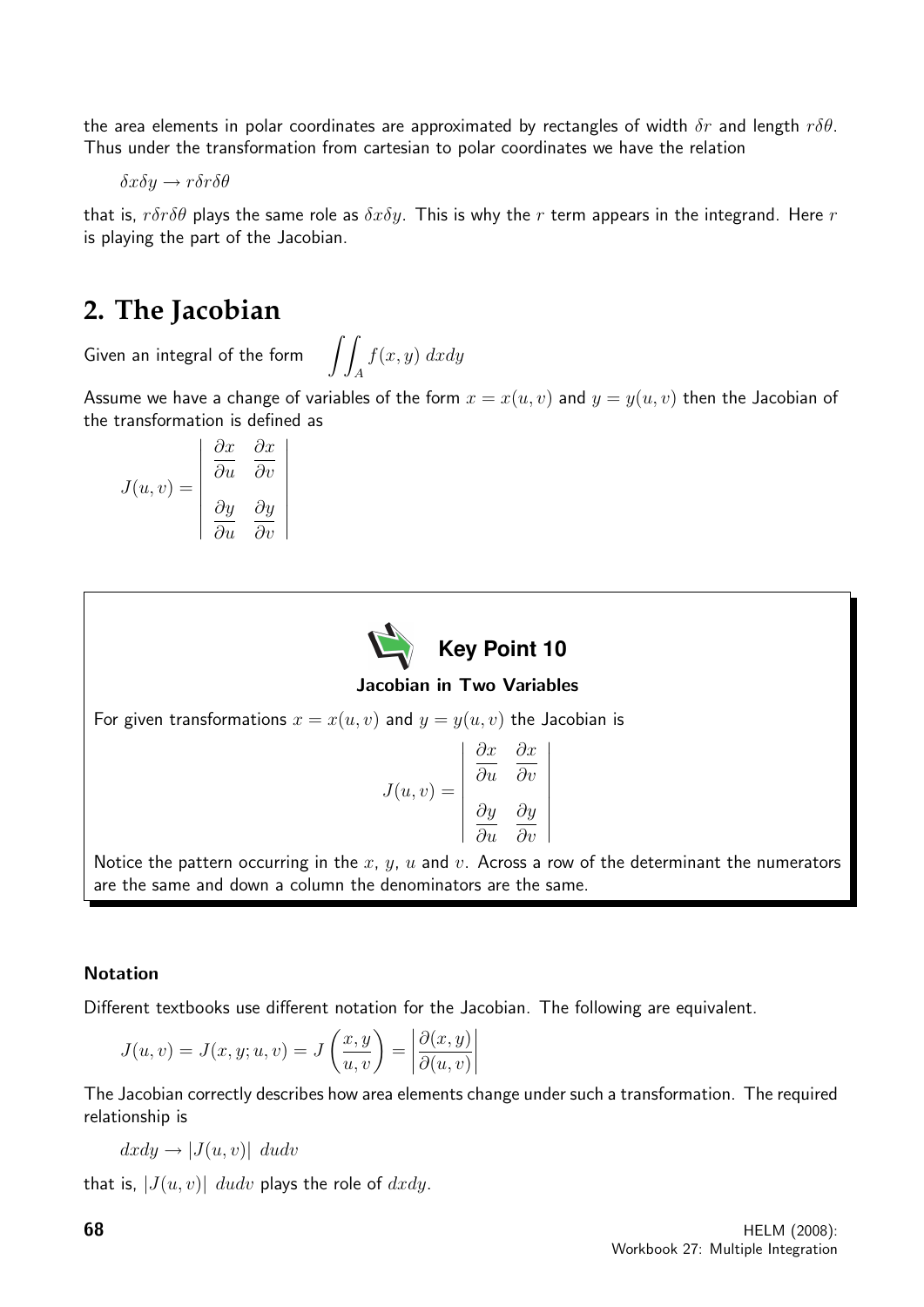



#### Jacobian for Transforming Areas

When transforming area elements employing the Jacobian it is the **modulus** of the Jacobian that must be used.







#### Solution

Let  $A$  be the region bounded by a circle of radius  $R$  centred at the origin. Then the area of this region is transformation  $x = r \cos \theta, y = r \sin \theta$  from cartesian to polar coordinates. First we require all the  $dA$ . We will calculate this area by changing to polar coordinates, so consider the usual partial derivatives

$$
\frac{\partial x}{\partial r} = \cos \theta \qquad \frac{\partial y}{\partial r} = \sin \theta \qquad \frac{\partial x}{\partial \theta} = -r \sin \theta \qquad \frac{\partial y}{\partial \theta} = r \cos \theta
$$
\nThus\n
$$
J(r, \theta) = \begin{vmatrix} \frac{\partial x}{\partial r} & \frac{\partial x}{\partial \theta} \\ \frac{\partial y}{\partial r} & \frac{\partial y}{\partial \theta} \end{vmatrix} = \begin{vmatrix} \cos \theta & -r \sin \theta \\ \sin \theta & r \cos \theta \end{vmatrix} = \cos \theta \times r \cos \theta - (-r \sin \theta) \times \sin \theta
$$
\n
$$
= r (\cos^2 \theta + \sin^2 \theta) = r
$$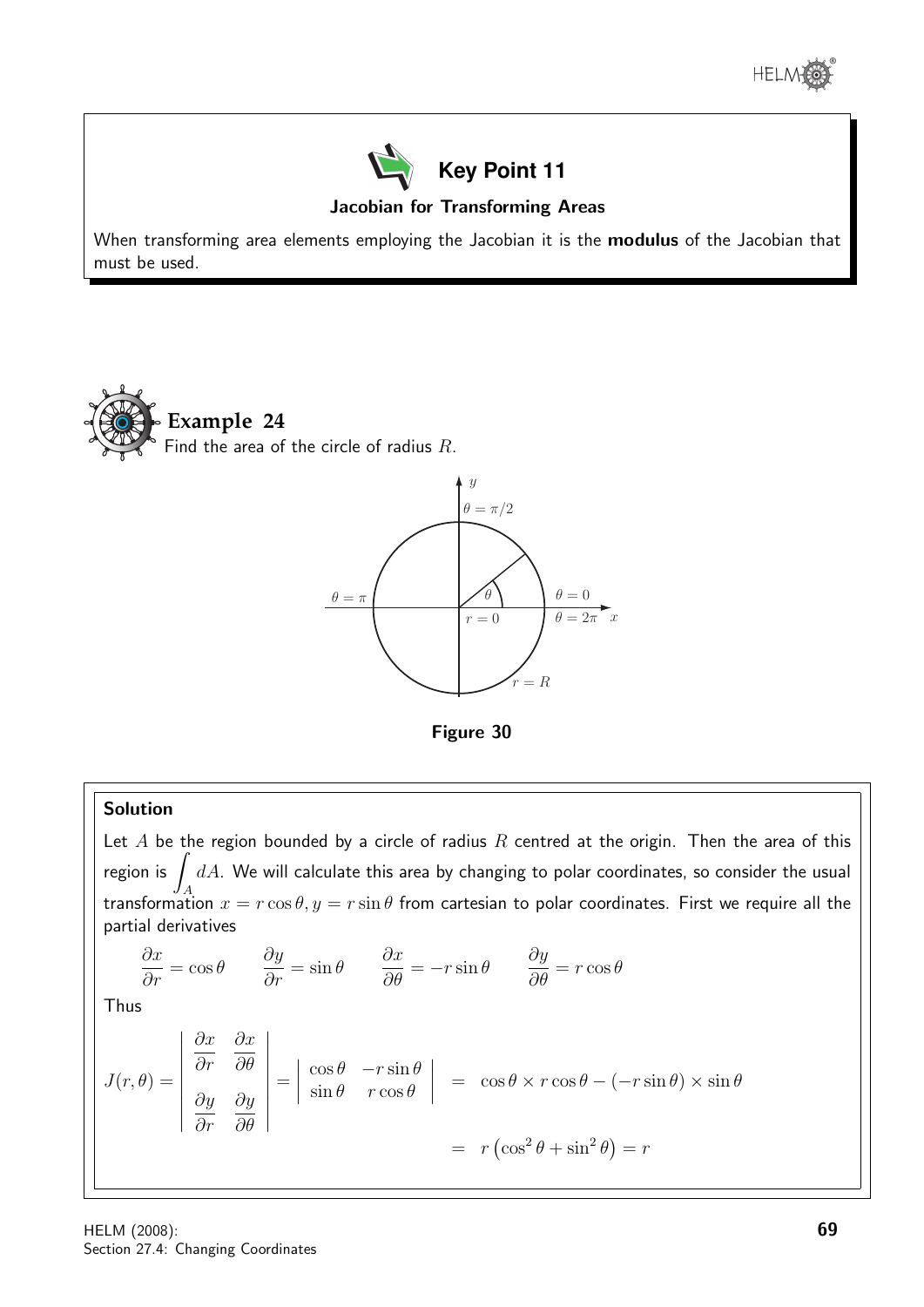#### Solution (contd.)

This confirms the previous result for polar coordinates,  $dxdy \rightarrow r dr d\theta$ . The limits on r are  $r = 0$ (centre) to  $r = R$  (edge). The limits on  $\theta$  are  $\theta = 0$  to  $\theta = 2\pi$ , i.e. starting to the right and going once round anticlockwise. The required area is

$$
\int_A dA = \int_0^{2\pi} \int_0^R |J(r,\theta)| dr d\theta = \int_0^{2\pi} \int_0^R r dr d\theta = 2\pi \frac{R^2}{2} = \pi R^2
$$
  
Note that here  $r > 0$  so  $|J(r,\theta)| = J(r,\theta) = r$ .



### **Example 25**

The diamond shaped region A in Figure 31(a) is bounded by the lines  $x + 2y = 2$ ,  $x - 2y = 2$ ,  $x + 2y = -2$  and  $x - 2y = -2$ . We wish to evaluate the integral

$$
I = \iint_A (3x + 6y)^2 dA
$$

over this region. Since the region  $A$  is neither vertically nor horizontally simple, evaluating I without changing coordinates would require separating the region into two simple triangular regions. So we use a change of coordinates to transform A to a square region in Figure  $31(b)$  and evaluate  $I$ .

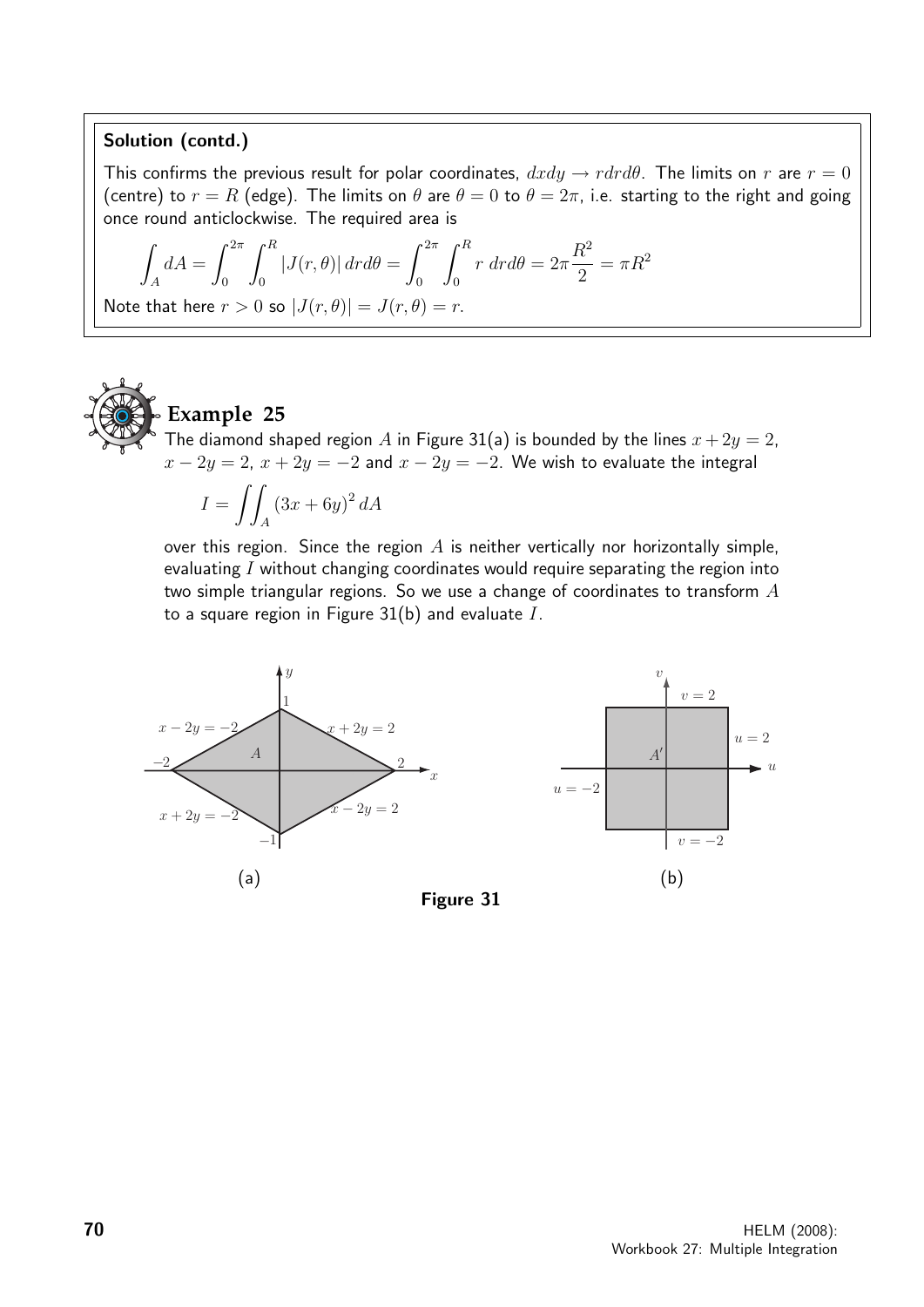

#### Solution

By considering the equations of the boundary lines of region  $A$  it is easy to see that the change of coordinates

 $du = x + 2y$  (1)  $v = x - 2y$  (2)

will transform the boundary lines to  $u = 2$ ,  $u = -2$ ,  $v = 2$  and  $v = -2$ . These values of u and v are the new limits of integration. The region  $A$  will be transformed to the square region  $A'$  shown above.

We require the inverse transformations so that we can substitute for x and y in terms of u and v. By adding (1) and (2) we obtain  $u + v = 2x$  and by subtracting (1) and (2) we obtain  $u - v = 4y$ , thus the required change of coordinates is

$$
x = \frac{1}{2}(u+v)
$$
  $y = \frac{1}{4}(u-v)$ 

Substituting for x and y in the integrand  $(3x + 6y)^2$  of I gives

$$
\left(\frac{3}{2}(u+v) + \frac{6}{4}(u-v)\right)^2 = 9u^2
$$

We have the new limits of integration and the new form of the integrand, we now require the Jacobian. The required partial derivatives are

$$
\frac{\partial x}{\partial u} = \frac{1}{2} \qquad \frac{\partial x}{\partial v} = \frac{1}{2} \qquad \frac{\partial y}{\partial u} = \frac{1}{4} \qquad \frac{\partial y}{\partial v} = -\frac{1}{4}
$$

Then the Jacobian is

$$
J(u, v) = \begin{vmatrix} \frac{1}{2} & \frac{1}{2} \\ \frac{1}{4} & -\frac{1}{4} \end{vmatrix} = -\frac{1}{4}
$$

Then  $dA' = |J(u, v)|dA = \frac{1}{4}$ 4  $dA$ . Using the new limits, integrand and the Jacobian, the integral can be written

$$
I = \int_{-2}^{2} \int_{-2}^{2} \frac{9}{4} u^2 \ du dv.
$$

You should evaluate this integral and check that  $I = 48$ .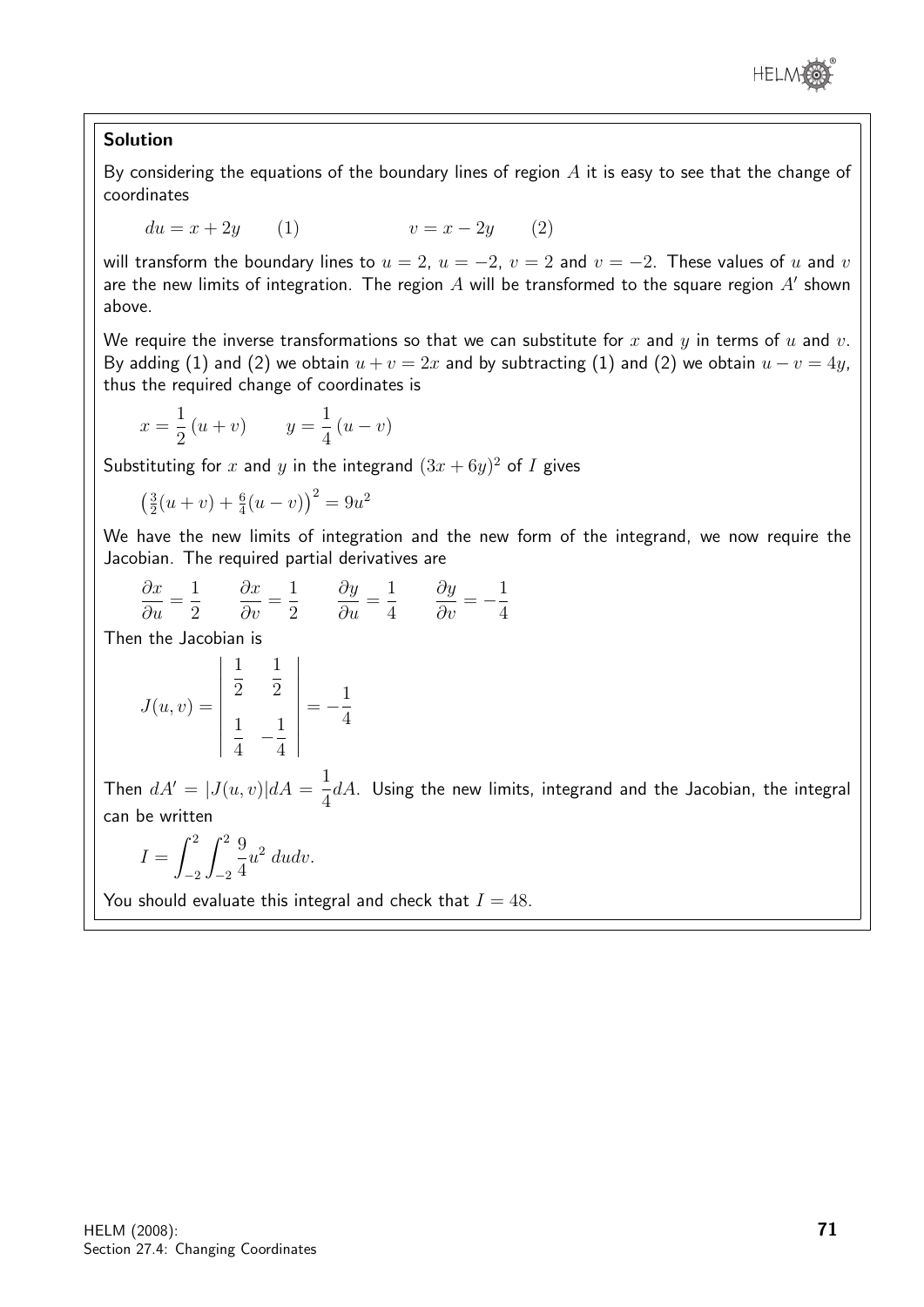

```
This Task concerns using a transformation to evaluate \ \int\int (x^2 + y^2) \ dxdy.
```
(a) Given the transformations  $u = x + y$ ,  $v = x - y$  express x and y in terms of u and v to find the inverse transformations:

| Your solution                                        |     |  |
|------------------------------------------------------|-----|--|
|                                                      |     |  |
|                                                      |     |  |
|                                                      |     |  |
|                                                      |     |  |
| <b>Answer</b>                                        |     |  |
| $u = x + y$                                          | (1) |  |
| $v = x - y$                                          | (2) |  |
| Add equations (1) and (2) $u + v = 2x$               |     |  |
| Subtract equation (2) from equation (1) $u - v = 2y$ |     |  |
| So $x = \frac{1}{2}(u+v)$ $y = \frac{1}{2}(u-v)$     |     |  |

(b) Find the Jacobian  $J(u, v)$  for the transformation in part (a):

| Your solution                                                                                                                                                                                                                                                                                      |                                                                                                                                                                                                                                              |
|----------------------------------------------------------------------------------------------------------------------------------------------------------------------------------------------------------------------------------------------------------------------------------------------------|----------------------------------------------------------------------------------------------------------------------------------------------------------------------------------------------------------------------------------------------|
|                                                                                                                                                                                                                                                                                                    |                                                                                                                                                                                                                                              |
|                                                                                                                                                                                                                                                                                                    |                                                                                                                                                                                                                                              |
|                                                                                                                                                                                                                                                                                                    |                                                                                                                                                                                                                                              |
|                                                                                                                                                                                                                                                                                                    |                                                                                                                                                                                                                                              |
|                                                                                                                                                                                                                                                                                                    |                                                                                                                                                                                                                                              |
| <b>Answer</b>                                                                                                                                                                                                                                                                                      |                                                                                                                                                                                                                                              |
|                                                                                                                                                                                                                                                                                                    |                                                                                                                                                                                                                                              |
|                                                                                                                                                                                                                                                                                                    |                                                                                                                                                                                                                                              |
|                                                                                                                                                                                                                                                                                                    |                                                                                                                                                                                                                                              |
|                                                                                                                                                                                                                                                                                                    |                                                                                                                                                                                                                                              |
| $\begin{vmatrix} \frac{\partial x}{\partial u} & \frac{\partial x}{\partial v} \\ \frac{\partial y}{\partial u} & \frac{\partial y}{\partial v} \end{vmatrix} = \begin{vmatrix} \frac{1}{2} & \frac{1}{2} \\ \frac{1}{2} & -\frac{1}{2} \end{vmatrix} = -\frac{1}{4} - \frac{1}{4} = -\frac{1}{2}$ | Evaluating the partial derivatives, $\frac{\partial x}{\partial u}=\frac{1}{2}$ , $\frac{\partial x}{\partial v}=\frac{1}{2}$ , $\frac{\partial y}{\partial u}=\frac{1}{2}$ and $\frac{\partial y}{\partial v}=-\frac{1}{2}$ so the Jacobian |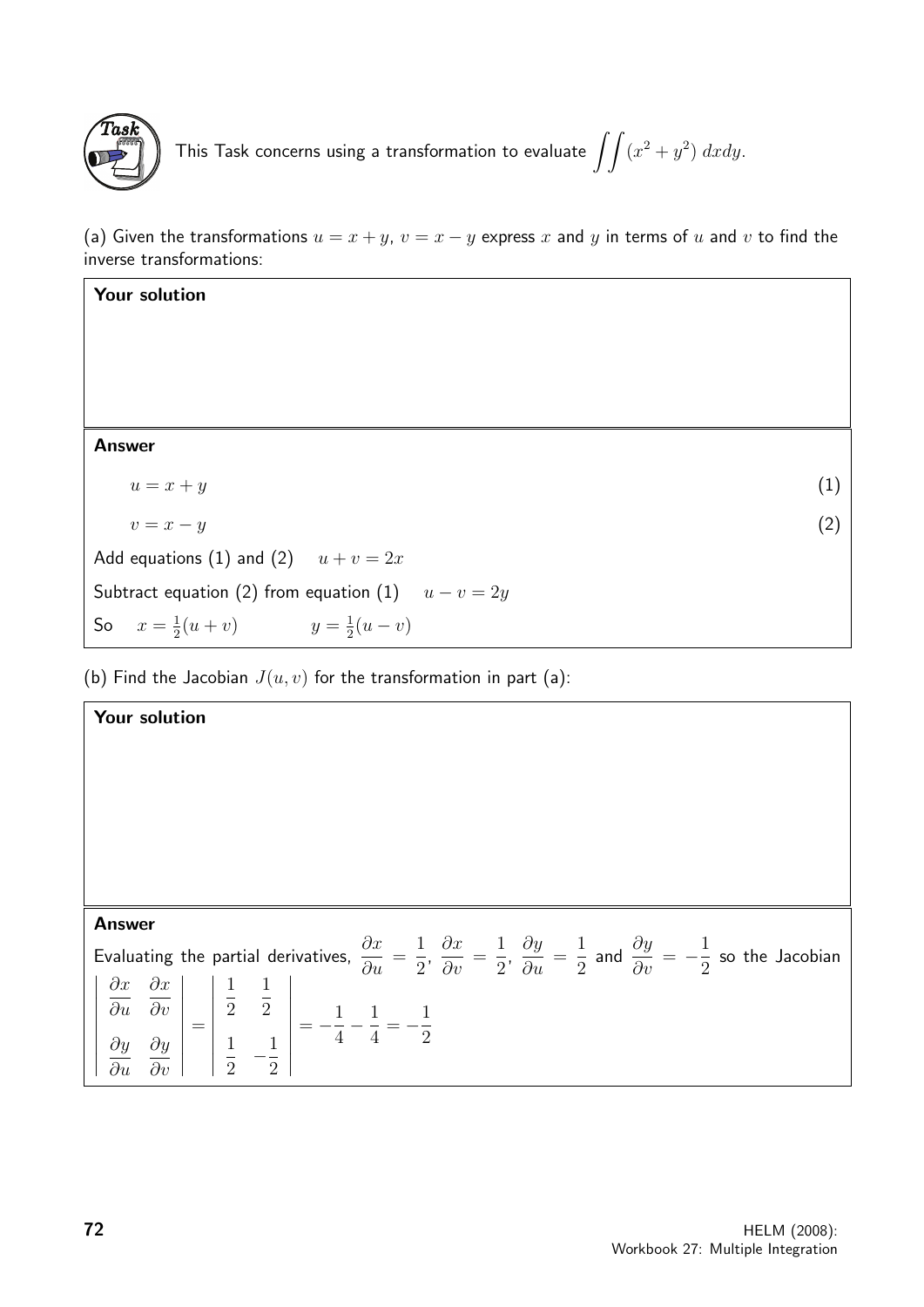

(c) Express the integral  $I = \int\!\int \left(x^2 + y^2\right) \;dxdy$  in terms of  $u$  and  $v$ , using the transformations introduced in (a) and the Jacobian found in (b):

#### Your solution

#### Answer

On letting  $x =$ 1 2  $(u + v), y = \frac{1}{2}$  $\frac{1}{2}(u-v)$  and  $dxdy = |J|$   $dudv = \frac{1}{2}$  $\frac{1}{2}$  dudv, the integral  $\int \int (x^2 + y^2) dx dy$  becomes  $I = \int \int \left( \frac{1}{4} \right)$ 4  $(u + v)^2 + \frac{1}{4}$ 4  $(u-v)^2$  $\times \frac{1}{2}$ 2 dudv  $=\int\int\frac{1}{2}$ 2  $(u^2 + v^2) \times \frac{1}{2}$ 2 dudv  $=\int\int\frac{1}{4}$ 4  $(u^2 + v^2)$  dudv

(d) Find the limits on u and v for the rectangle with vertices  $(x, y) = (0, 0), (2, 2), (-1, 5), (-3, 3)$ :

#### Your solution

Answer For  $(0, 0)$ ,  $u = 0$  and  $v = 0$ For  $(2, 2)$ ,  $u = 4$  and  $v = 0$ For  $(-1, 5)$ ,  $u = 4$  and  $v = -6$ For  $(-3, 3)$ ,  $u = 0$  and  $v = -6$ Thus, the limits on u are  $u = 0$  to  $u = 4$  while the limits on v are  $v = -6$  to  $v = 0$ .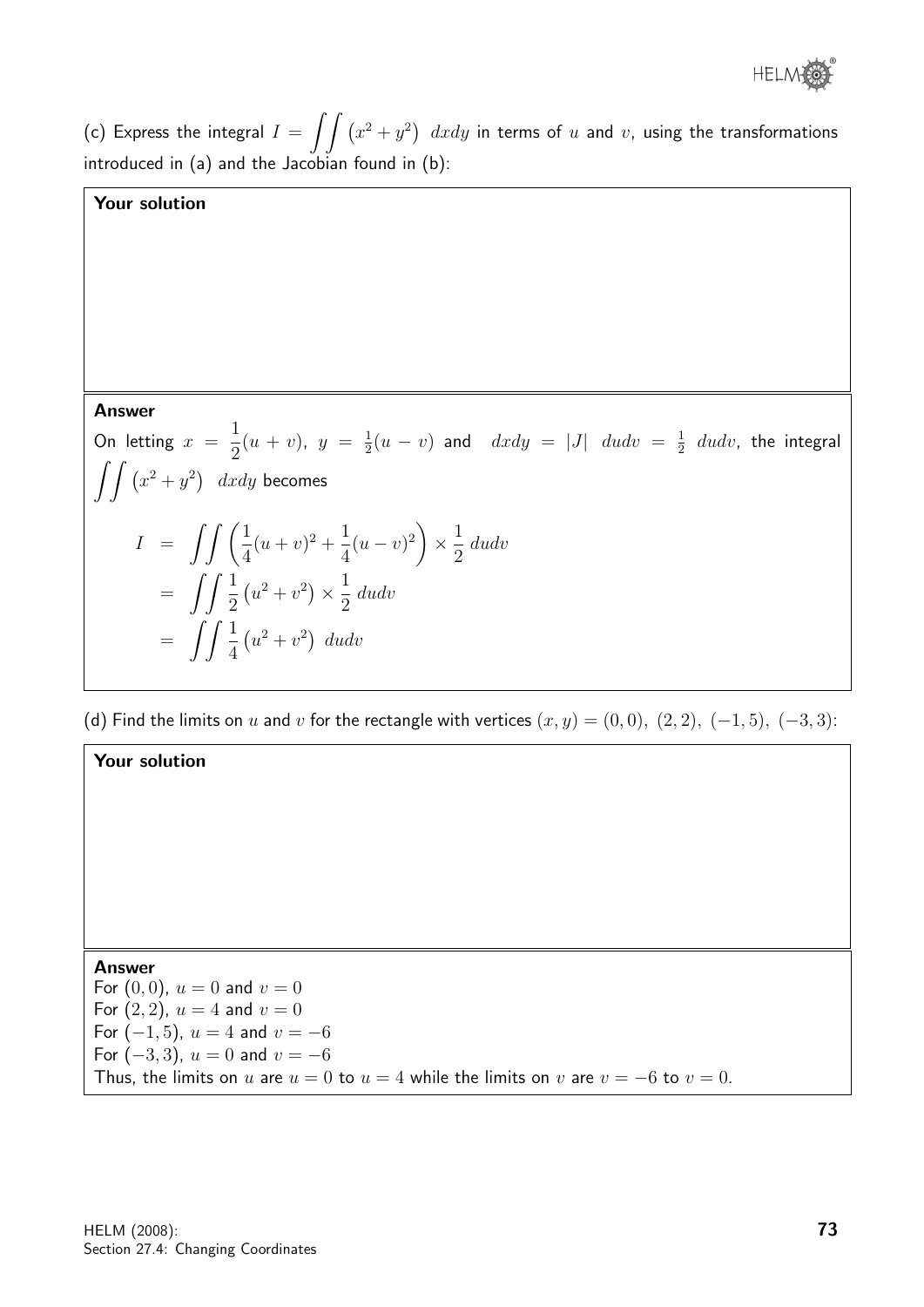Your solution

## Answer The integral is

$$
I = \int_{v=-6}^{0} \int_{u=0}^{4} \frac{1}{4} (u^2 + v^2) du dv
$$
  
=  $\frac{1}{4} \int_{v=-6}^{0} \left[ \frac{1}{3} u^3 + u v^2 \right]_{u=0}^{4} du dv = \int_{v=-6}^{0} \left[ \frac{16}{3} + v^2 \right] dv$   
=  $\left[ \frac{16}{3} v + \frac{1}{3} v^3 \right]_{-6}^{0} = 0 - \left[ \frac{16}{3} \times (-6) + \frac{1}{3} \times (-216) \right] = 104$ 

# **3. The Jacobian in 3 dimensions**

When changing the coordinate system of a triple integral

$$
I = \iiint_V f(x, y, z) \, dV
$$

we need to extend the above definition of the Jacobian to 3 dimensions.



### Jacobian in Three Variables

For given transformations  $x = x(u, v, w)$ ,  $y = y(u, v, w)$  and  $z = z(u, v, w)$  the Jacobian is

$$
J(u, v, w) = \begin{vmatrix} \frac{\partial x}{\partial u} & \frac{\partial x}{\partial v} & \frac{\partial x}{\partial w} \\ \frac{\partial y}{\partial u} & \frac{\partial y}{\partial v} & \frac{\partial y}{\partial w} \\ \frac{\partial z}{\partial u} & \frac{\partial z}{\partial v} & \frac{\partial z}{\partial w} \end{vmatrix}
$$

The same pattern persists as in the 2-dimensional case (see Key Point 10). Across a row of the determinant the numerators are the same and down a column the denominators are the same.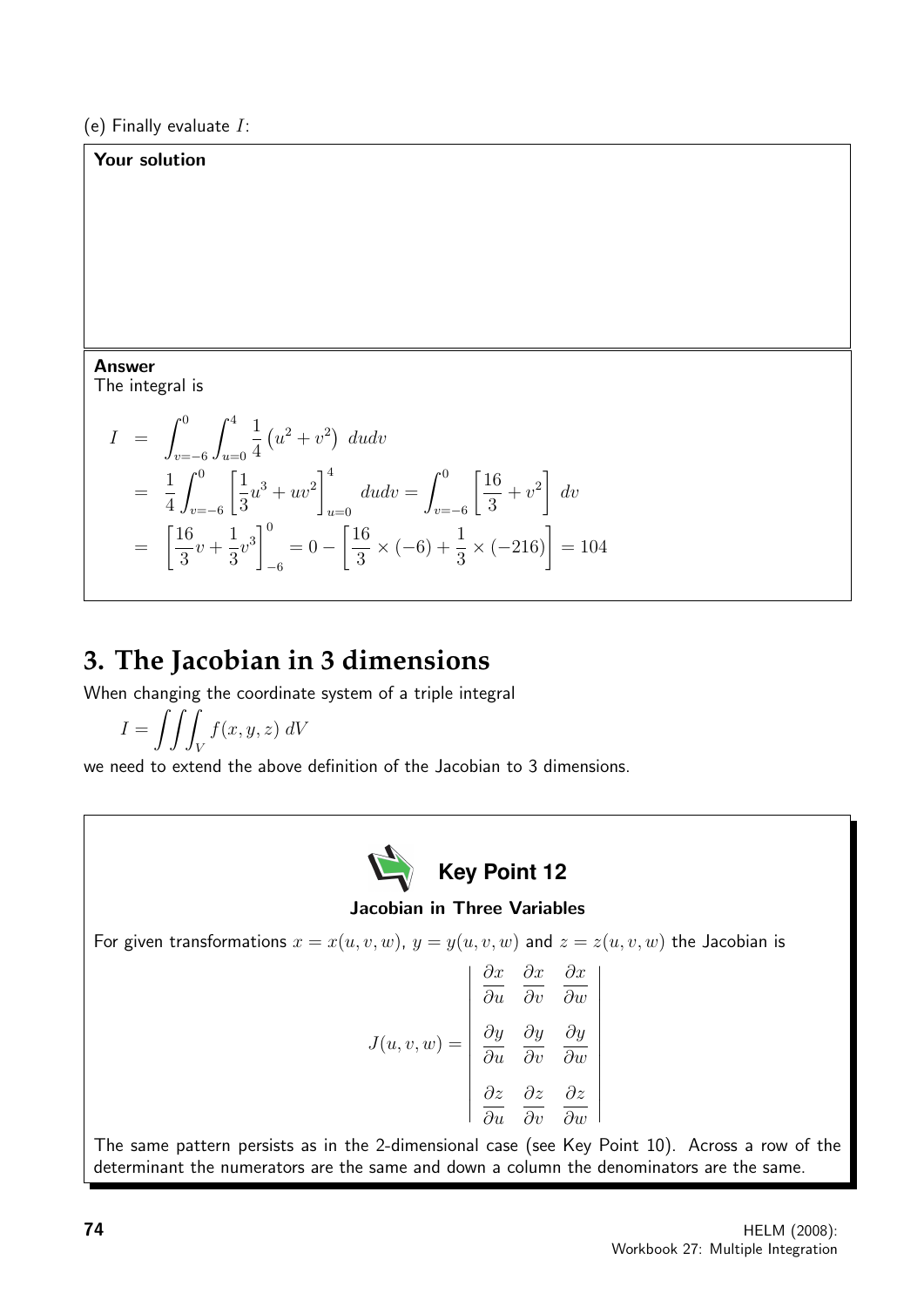The volume element  $dV = dxdydz$  becomes  $dV = |J(u, v, w)|$  dudvdw. As before the limits and integrand must also be transformed.







#### Solution

The change of coordinates from Cartesian to spherical polar coordinates is given by the transformation equations

 $x = r \cos \theta \sin \phi$   $y = r \sin \theta \sin \phi$   $z = r \cos \phi$ 

We now need the nine partial derivatives

$$
\frac{\partial x}{\partial r} = \cos \theta \sin \phi \quad \frac{\partial x}{\partial \theta} = -r \sin \theta \sin \phi \quad \frac{\partial x}{\partial \phi} = r \cos \theta \cos \phi
$$
  

$$
\frac{\partial y}{\partial r} = \sin \theta \sin \phi \quad \frac{\partial y}{\partial \theta} = r \cos \theta \sin \phi \quad \frac{\partial y}{\partial \phi} = r \sin \theta \cos \phi
$$
  

$$
\frac{\partial z}{\partial r} = \cos \phi \quad \frac{\partial z}{\partial \theta} = 0 \quad \frac{\partial z}{\partial \phi} = r \sin \phi
$$

Hence we have

$$
J(r, \theta, \phi) = \begin{vmatrix} \cos \theta \sin \phi & -r \sin \theta \sin \phi & r \cos \theta \cos \phi \\ \sin \theta \sin \phi & r \cos \theta \sin \phi & r \sin \theta \cos \phi \\ \cos \phi & 0 & -r \sin \phi \end{vmatrix}
$$

$$
J(r, \theta, \phi) = \cos \phi \begin{vmatrix} -r \sin \theta \sin \phi & r \cos \theta \cos \phi \\ r \cos \theta \sin \phi & r \sin \theta \cos \phi \end{vmatrix} + 0 - r \sin \phi \begin{vmatrix} \cos \theta \sin \phi & -r \sin \theta \sin \phi \\ \sin \theta \sin \phi & r \cos \theta \sin \phi \end{vmatrix}
$$

Check that this gives  $J(r, \theta, \phi) = -r^2 \sin \phi$ . Notice that  $J(r, \theta, \phi) \leq 0$  for  $0 \leq \phi \leq \pi$ , so  $|J(r, \theta, \phi)| = r^2 \sin \phi$ . The limits are found as follows. The variable  $\phi$  is related to 'latitude' with  $\phi = 0$  representing the 'North Pole' with  $\phi = \pi/2$  representing the equator and  $\phi = \pi$  representing the 'South Pole'.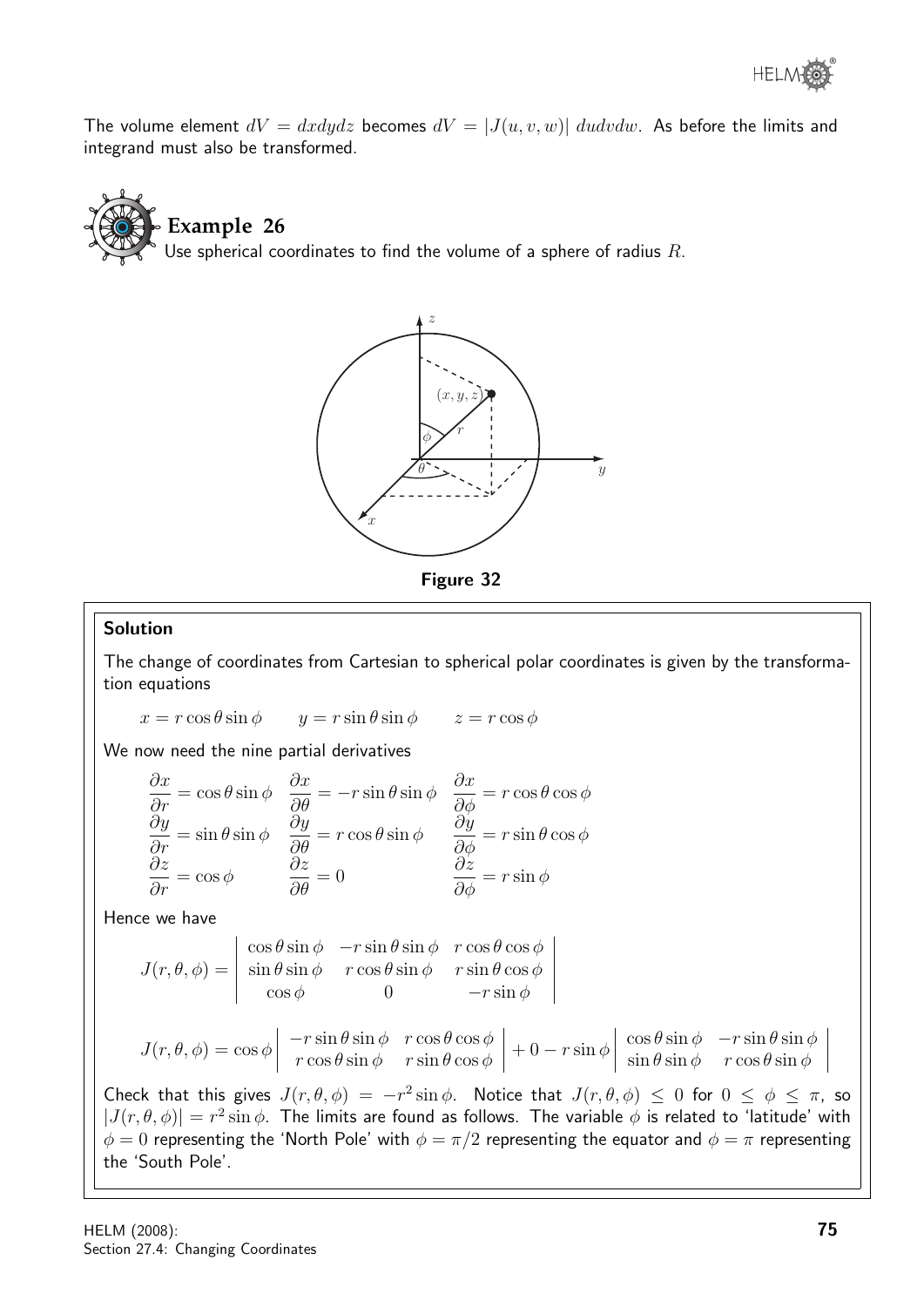#### Solution (contd.)

The variable  $\theta$  is related to 'longitude' with values of 0 to  $2\pi$  covering every point for each value of φ. Thus limits on φ are 0 to π and limits on  $\theta$  are 0 to  $2\pi$ . The limits on r are  $r = 0$  (centre) to  $r = R$  (surface).

To find the volume of the sphere we then integrate the volume element  $dV = r^2 \sin \phi \, dr d\theta d\phi$ between these limits.

Volume = 
$$
\int_0^{\pi} \int_0^{2\pi} \int_0^R r^2 \sin \phi \, dr d\theta d\phi = \int_0^{\pi} \int_0^{2\pi} \frac{1}{3} R^3 \sin \phi \, d\theta d\phi
$$
  
= 
$$
\int_0^{\pi} \frac{2\pi}{3} R^3 \sin \phi \, d\phi = \frac{4}{3} \pi R^3
$$



## **Example 27**

Find the volume integral of the function  $f(x, y, z) = x - y$  over the parallelepiped with the vertices of the base at

 $(x, y, z) = (0, 0, 0), (2, 0, 0), (3, 1, 0)$  and  $(1, 1, 0)$ 

and the vertices of the upper face at

 $(x, y, z) = (0, 1, 2), (2, 1, 2), (3, 2, 2)$  and  $(1, 2, 2)$ .



Figure 33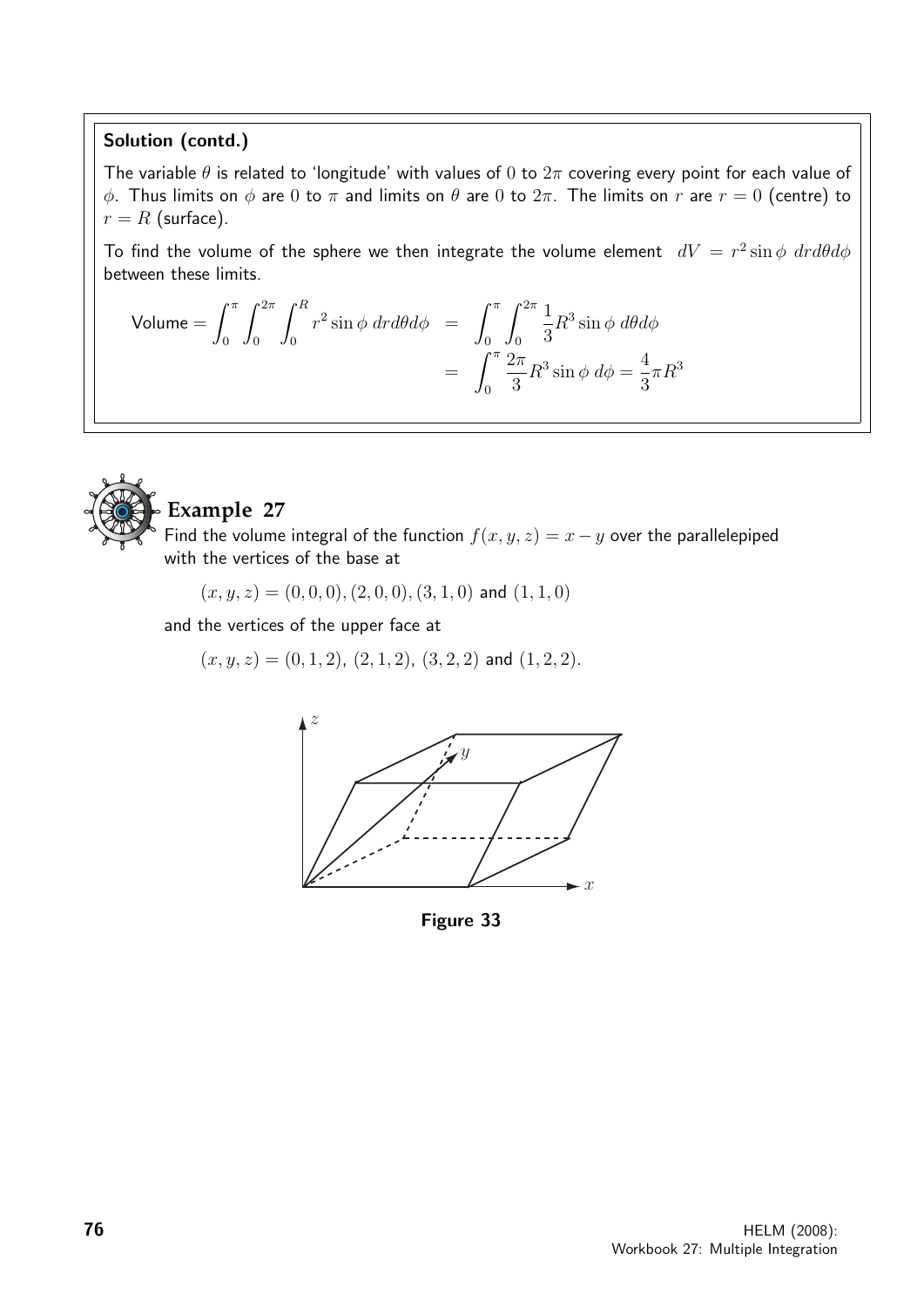

#### Solution

This will be a difficult integral to derive limits for in terms of  $x, y$  and  $z$ . However, it can be noted that the base is described by  $z = 0$  while the upper face is described by  $z = 2$ . Similarly, the front face is described by  $2y - z = 0$  with the back face being described by  $2y - z = 2$ . Finally the left face satisfies  $2x - 2y + z = 0$  while the right face satisfies  $2x - 2y + z = 4$ .

The above suggests a change of variable with the new variables satisfying  $u = 2x-2y+z$ ,  $v = 2y-z$ and  $w = z$  and the limits on u being 0 to 4, the limits on v being 0 to 2 and the limits on w being  $0$  to  $2$ .

Inverting the relationship between  $u, v, w$  and  $x, y$  and  $z$ , gives

$$
x = \frac{1}{2}(u+v)
$$
  $y = \frac{1}{2}(v+w)$   $z = w$ 

The Jacobian is given by

$$
J(u, v, w) = \begin{vmatrix} \frac{\partial x}{\partial u} & \frac{\partial x}{\partial v} & \frac{\partial x}{\partial w} \\ \frac{\partial y}{\partial u} & \frac{\partial y}{\partial v} & \frac{\partial y}{\partial w} \\ \frac{\partial z}{\partial u} & \frac{\partial z}{\partial v} & \frac{\partial z}{\partial w} \end{vmatrix} = \begin{vmatrix} \frac{1}{2} & \frac{1}{2} & 0 \\ 0 & \frac{1}{2} & \frac{1}{2} \\ 0 & 0 & 1 \end{vmatrix} = \frac{1}{4}
$$

Note that the function  $f(x,y,z)=x-y$  equals  $\frac{1}{2}(u+v)-\frac{1}{2}$  $\frac{1}{2}(v+w) = \frac{1}{2}(u-w)$ . Thus the integral is

$$
\int_{w=0}^{2} \int_{v=0}^{2} \frac{1}{2}(u-w) \frac{1}{4} du dv dw = \int_{w=0}^{2} \int_{v=0}^{2} \int_{u=0}^{4} \frac{1}{8}(u-w) du dv dw
$$
  
\n
$$
= \int_{w=0}^{2} \int_{v=0}^{2} \left[ \frac{1}{16} u^{2} - \frac{1}{8} u w \right]_{0}^{4} dv dw
$$
  
\n
$$
= \int_{w=0}^{2} \int_{v=0}^{2} \left( 1 - \frac{1}{2} w \right) dv dw
$$
  
\n
$$
= \int_{w=0}^{2} \left[ v - \frac{vw}{2} \right]_{0}^{2} dw
$$
  
\n
$$
= \int_{w=0}^{2} (2 - w) dw
$$
  
\n
$$
= \left[ 2w - \frac{1}{2} w^{2} \right]_{0}^{2}
$$
  
\n
$$
= 4 - \frac{4}{2} - 0
$$
  
\n
$$
= 2
$$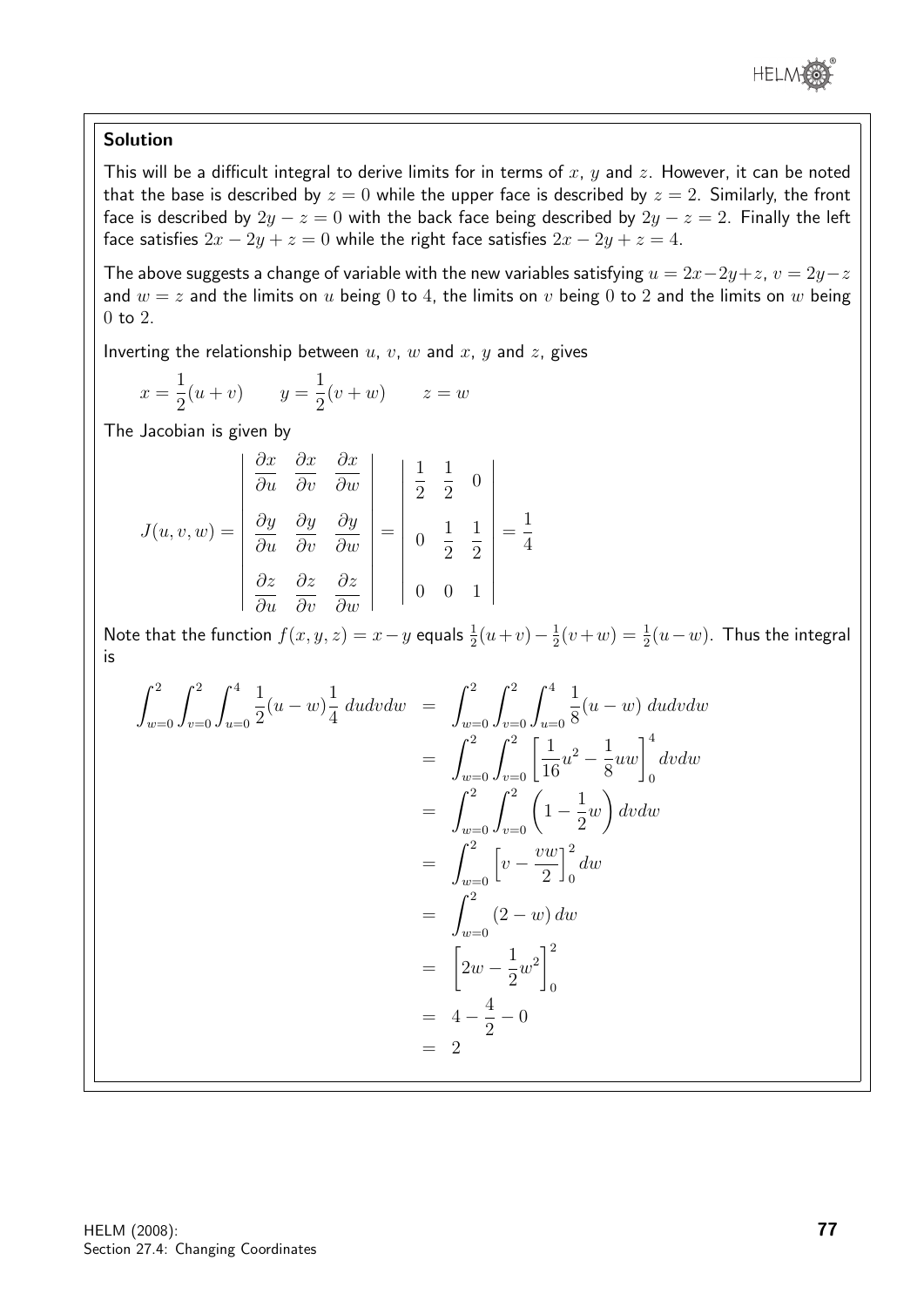

Your solution

Find the Jacobian for the following transformation:

 $x = 2u + 3v - w$ ,  $y = v - 5w$ ,  $z = u + 4w$ 

### Answer

Evaluating the partial derivatives,

$$
\frac{\partial x}{\partial u} = 2, \qquad \frac{\partial x}{\partial v} = 3, \qquad \frac{\partial x}{\partial w} = -1,
$$
\n
$$
\frac{\partial y}{\partial u} = 0, \qquad \frac{\partial y}{\partial v} = 1, \qquad \frac{\partial y}{\partial w} = -5,
$$
\n
$$
\frac{\partial z}{\partial u} = 1, \qquad \frac{\partial z}{\partial v} = 0, \qquad \frac{\partial z}{\partial w} = 4
$$
\nso the Jacobian is\n
$$
\begin{vmatrix}\n\frac{\partial x}{\partial u} & \frac{\partial x}{\partial v} & \frac{\partial x}{\partial w} \\
\frac{\partial y}{\partial u} & \frac{\partial y}{\partial v} & \frac{\partial y}{\partial w} \\
\frac{\partial z}{\partial u} & \frac{\partial z}{\partial v} & \frac{\partial z}{\partial w}\n\end{vmatrix} = \begin{vmatrix}\n2 & 3 & -1 \\
0 & 1 & -5 \\
1 & 0 & 4\n\end{vmatrix} = 2 \begin{vmatrix}\n1 & -5 \\
0 & 4\n\end{vmatrix} + 1 \begin{vmatrix}\n3 & -1 \\
1 & -5\n\end{vmatrix} = 2 \times 4 + 1 \times (-14) = -6
$$
\nwhere expansion of the determinant has taken place down the first column.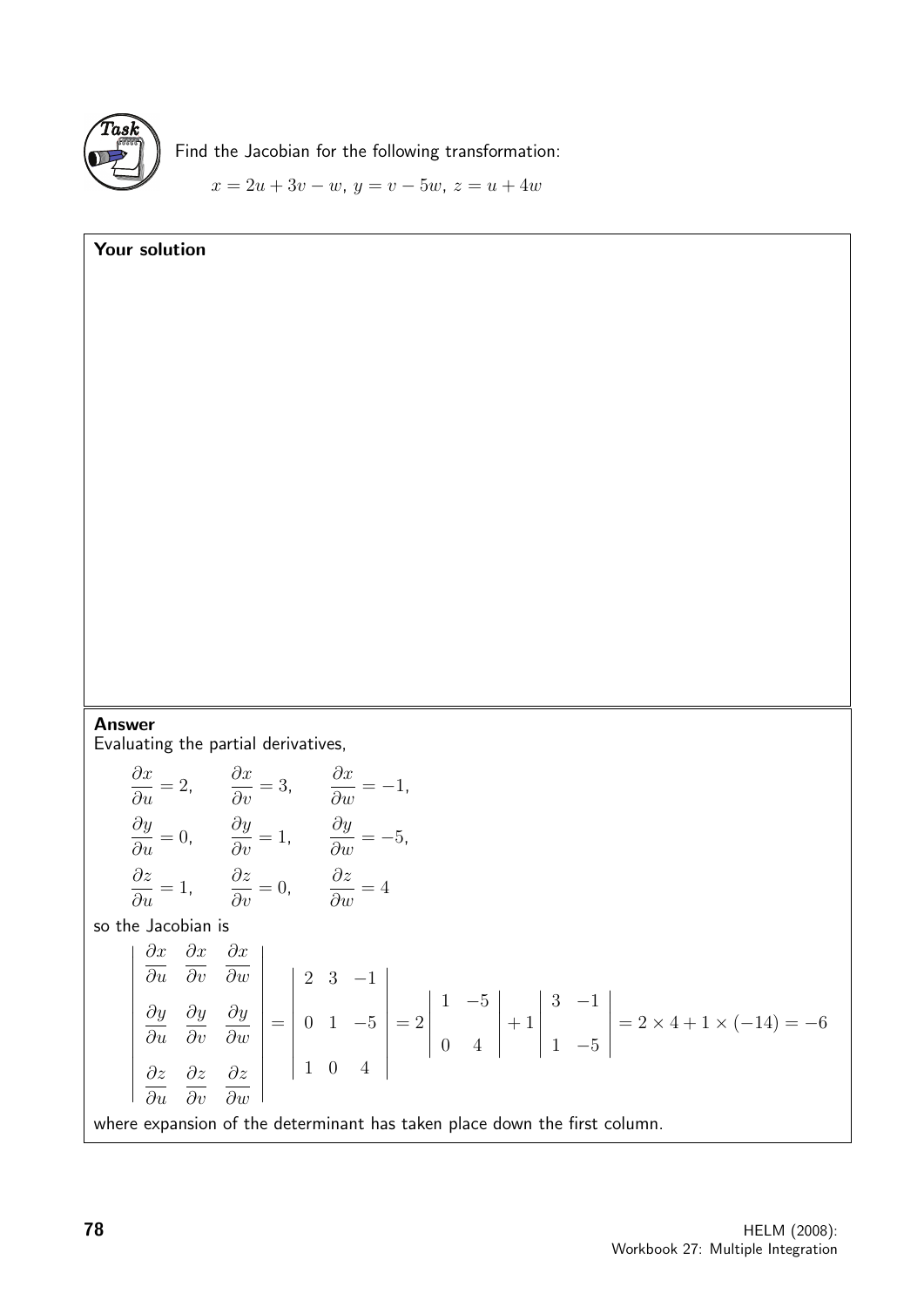

## **Volume of liquid in an ellipsoidal tank**

#### Introduction

An ellipsoidal tank (elliptical when viewed from along  $x$ -,  $y$ - or  $z$ -axes) has a volume of liquid poured into it. It is useful to know in advance how deep the liquid will be. In order to make this calculation, it is necessary to perform a multiple integration and calculate a Jacobian.



Figure 34

#### Problem in words

The metal tank is in the form of an ellipsoid, with semi-axes  $a, b$  and  $c.$  A volume  $V$  of liquid is poured into the tank (  $V<\frac{4}{3}\pi abc$ , the volume of the ellipsoid) and the problem is to calculate the depth,  $h$ , of the liquid.

#### Mathematical statement of problem

The shaded area is expressed as the triple integral

$$
V = \int_{z=0}^{h} \int_{y=y_1}^{y_2} \int_{x=x_1}^{x_2} dx dy dz
$$

where limits of integration

$$
x_1 = -a\sqrt{1 - \frac{y^2}{b^2} - \frac{(z - c)^2}{c^2}}
$$
 and  $x_2 = +a\sqrt{1 - \frac{y^2}{b^2} - \frac{(z - c)^2}{c^2}}$ 

which come from rearranging the equation of the ellipsoid $\left(\frac{x^2}{2}\right)$  $\frac{a}{a^2}$  +  $y^2$  $\frac{9}{b^2}$  +  $(z-c)^2$  $\overline{c^2}^{-c)^2} = 1$  ) and limits

$$
y_1 = -\frac{b}{c}\sqrt{c^2 - (z - c)^2}
$$
 and  $y_2 = +\frac{b}{c}\sqrt{c^2 - (z - c)^2}$ 

from the equation of an ellipse in the y- $z$  plane  $\left(\frac{y^2}{z^2}\right)$  $\frac{9}{b^2}$  +  $(z-c)^2$  $\frac{(c)^2}{c^2} = 1.$ 

HELM (2008): Section 27.4: Changing Coordinates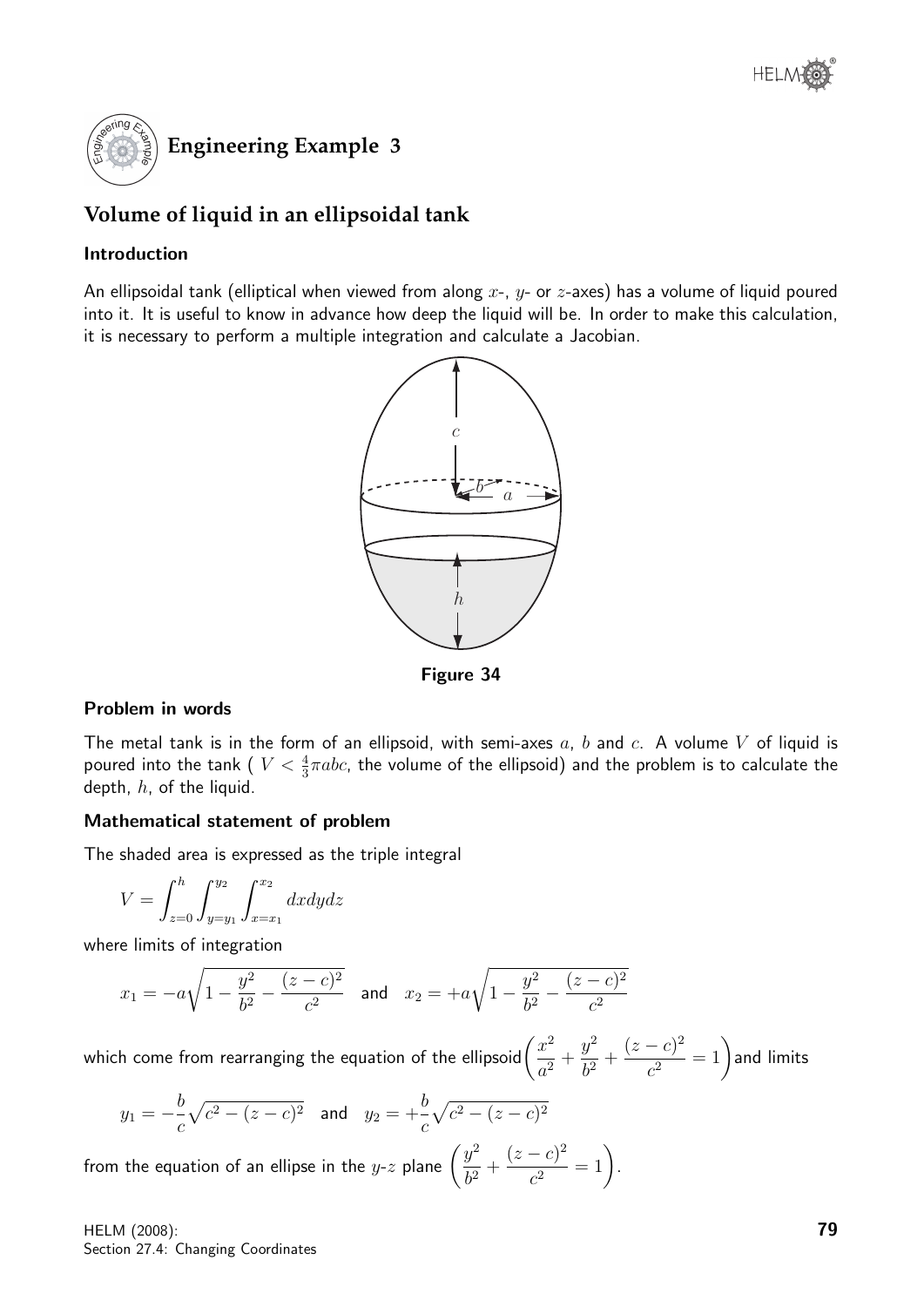#### Mathematical analysis

To calculate  $V$ , use the substitutions

$$
x = a\tau \cos \phi \left( 1 - \frac{(z - c)^2}{c^2} \right)^{\frac{1}{2}}
$$

$$
y = b\tau \sin \phi \left( 1 - \frac{(z - c)^2}{c^2} \right)^{\frac{1}{2}}
$$

$$
z = z
$$

now expressing the triple integral as

$$
V = \int_{z=0}^{h} \int_{\phi=\phi_1}^{\phi_2} \int_{\tau=\tau_1}^{\tau_2} J \, d\tau d\phi dz
$$

where  $J$  is the Jacobian of the transformation calculated from

$$
J = \begin{vmatrix} \frac{\partial x}{\partial \tau} & \frac{\partial x}{\partial \phi} & \frac{\partial x}{\partial z} \\ \frac{\partial y}{\partial \tau} & \frac{\partial y}{\partial \phi} & \frac{\partial y}{\partial z} \\ \frac{\partial z}{\partial \tau} & \frac{\partial z}{\partial \phi} & \frac{\partial z}{\partial z} \end{vmatrix}
$$

and reduces to

$$
J = \frac{\partial x}{\partial \tau} \frac{\partial y}{\partial \phi} - \frac{\partial x}{\partial \phi} \frac{\partial y}{\partial \tau} \qquad \text{since } \frac{\partial z}{\partial \tau} = \frac{\partial z}{\partial \phi} = 0
$$
  
\n
$$
= \begin{cases} a \cos \phi \left( 1 - \frac{(z - c)^2}{c^2} \right)^{\frac{1}{2}} b \tau \cos \phi \left( 1 - \frac{(z - c)^2}{c^2} \right)^{\frac{1}{2}} \right\} \\ - a \tau \sin \phi \left( 1 - \frac{(z - c)^2}{c^2} \right)^{\frac{1}{2}} b \sin \phi \left( 1 - \frac{(z - c)^2}{c^2} \right)^{\frac{1}{2}} \right\} \\ = ab \tau \left( \cos^2 \phi + \sin^2 \phi \right) \left( 1 - \frac{(z - c)^2}{c^2} \right) \\ = ab \tau \left( 1 - \frac{(z - c)^2}{c^2} \right) \end{cases}
$$

To determine limits of integration for  $\phi$ , note that the substitutions above are similar to a cylindrical polar co-ordinate system, and so  $\phi$  goes from 0 to  $2\pi$ . For  $\tau$ , setting  $\tau = 0 \Rightarrow x = 0$  and  $y = 0$ , i.e. the z-axis.

Setting  $\tau = 1$  gives

$$
\frac{x^2}{a^2} = \cos^2 \phi \left( 1 - \frac{(z - c)^2}{c^2} \right)
$$
 (1)

and

$$
\frac{y^2}{b^2} = \sin^2 \phi \left( 1 - \frac{(z - c)^2}{c^2} \right) \tag{2}
$$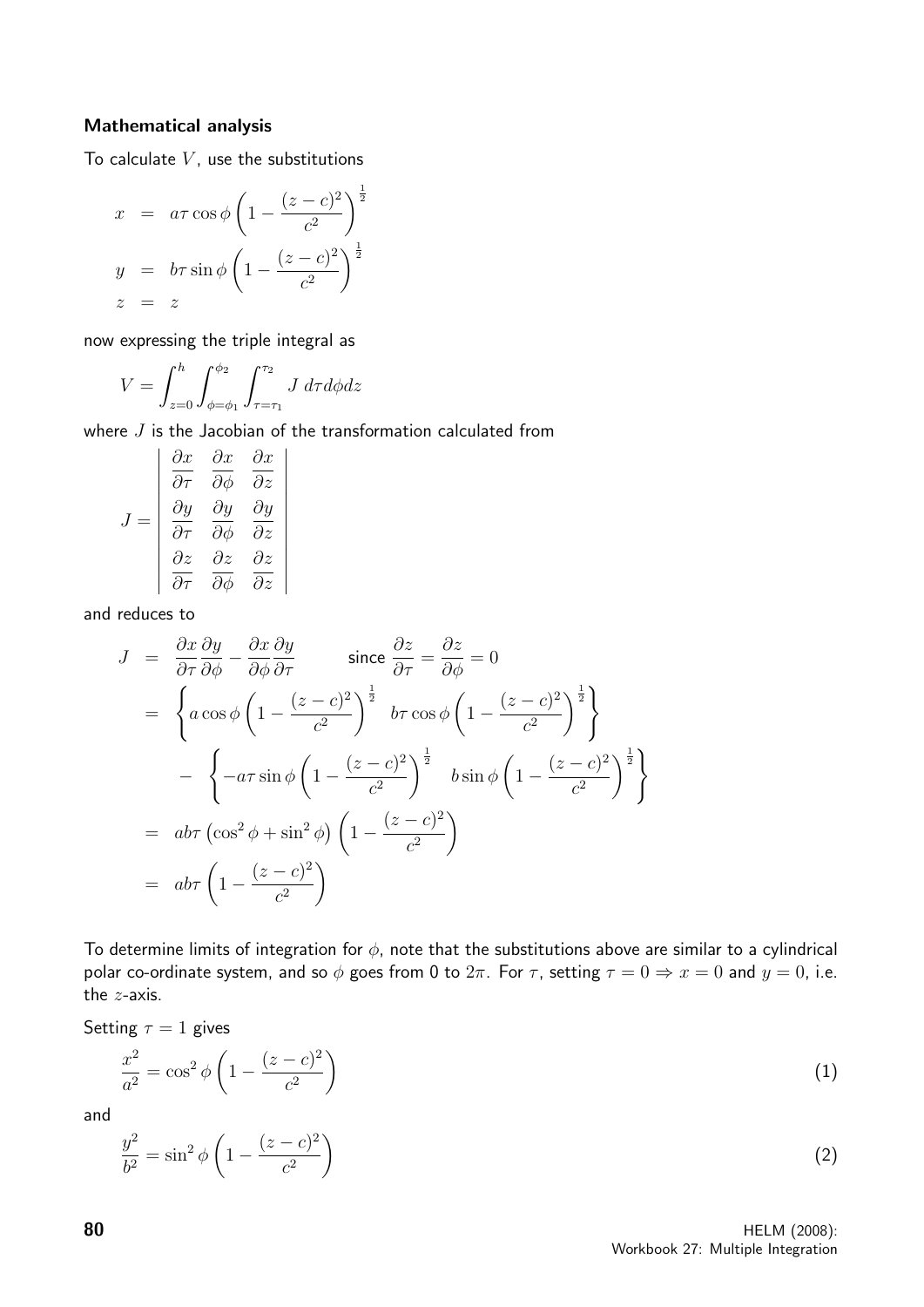

Summing both sides of Equations (1) and (2) gives

$$
\frac{x^2}{a^2} + \frac{y^2}{b^2} = (\cos^2 \phi + \sin^2 \phi) \left( 1 - \frac{(z - c)^2}{c^2} \right)
$$

or

$$
\frac{x^2}{a^2} + \frac{y^2}{b^2} + \frac{(z-c)^2}{c^2} = 1
$$

which is the equation of the ellipsoid, i.e. the outer edge of the volume. Therefore the range of  $\tau$ should be 0 to 1. Now

$$
V = ab \int_{z=0}^{h} \left( 1 - \frac{(z-c)^2}{c^2} \right) \int_{\phi=0}^{2\pi} \int_{\tau=0}^{1} \tau \, d\tau d\phi dz
$$
  
\n
$$
= \frac{ab}{c^2} \int_{z=0}^{h} (2zc - z^2) \int_{\phi=0}^{2\pi} \left[ \frac{\tau^2}{2} \right]_{\tau=0}^{1} d\phi dz
$$
  
\n
$$
= \frac{ab}{2c^2} \int_{z=0}^{h} (2zc - z^2) \left[ \phi \right]_{\phi=0}^{2\pi} dz
$$
  
\n
$$
= \frac{\pi ab}{c^2} \left[ cz^2 - \frac{z^3}{3} \right]_{z=0}^{h}
$$
  
\n
$$
= \frac{\pi ab}{c^2} \left( ch^2 - \frac{h^3}{3} \right)
$$

#### Interpretation

Suppose the tank has actual dimensions of  $a = 2$  m,  $b = 0.5$  m and  $c = 3$  m and a volume of 7 m<sup>3</sup> is to be poured into it. (The total volume of the tank is  $4\pi\; m^3 \approx 12.57\; \mathsf{m}^3).$  Then, from above

$$
V = \frac{\pi ab}{c^2} \left( c h^2 - \frac{h^3}{3} \right)
$$

which becomes

$$
7 = \frac{\pi}{9} \left( 3h^2 - \frac{h^3}{3} \right)
$$

with solution  $h = 3.23$  m (2 d.p.), compared to the maximum height of the ellipsoid of 6 m.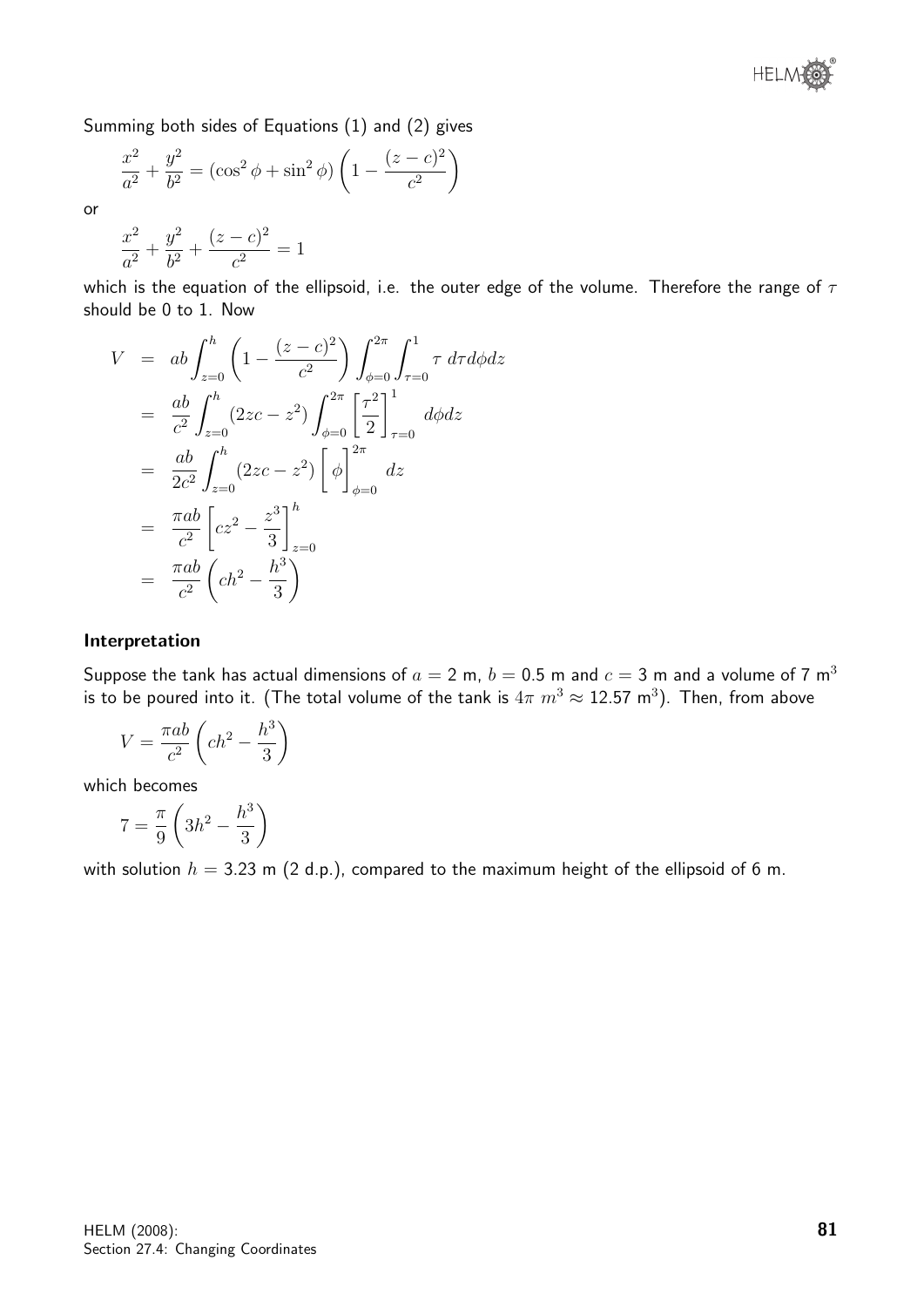#### **Exercises**

1. The function  $f = x^2 + y^2$  is to be integrated over an elliptical cone with base being the ellipse,  $x^2/4+y^2=1$ ,  $z=0$  and apex (point) at  $(0,0,5)$ . The integral can be made simpler by means of the change of variables  $x = 2(1 - \frac{w}{x})$ 5  $(\sigma, \sigma, \sigma)$ <sup>1</sup> + 112 m.  $\sigma$ 5 ) $\tau \sin \theta$ ,  $z = w$ .



- (a) Find the limits on the variables  $\tau$ ,  $\theta$  and w.
- (b) Find the Jacobian  $J(\tau, \theta, w)$  for this transformation.
- (c) Express the integral  $\int\!\int\!\int (x^2 + y^2) \; dx dy dz$  in terms of  $\tau$ ,  $\theta$  and  $w$ .
- (d) Evaluate this integral. [Hint:- it may be worth noting that  $\cos^2\theta \equiv \frac{1}{2}$  $\frac{1}{2}(1 + \cos 2\theta)].$

Note: This integral has relevance in topics such as moments of inertia.

- 2. Using cylindrical polar coordinates, integrate the function  $f = z \sqrt{x^2 + y^2}$  over the volume between the surfaces  $z = 0$  and  $z = 1 + x^2 + y^2$  for  $0 \le x^2 + y^2 \le 1$ .
- 3. A torus (doughnut) has major radius R and minor radius r. Using the transformation  $x =$  $(R + \tau \cos \alpha) \cos \theta$ ,  $y = (R + \tau \cos \alpha) \sin \theta$ ,  $z = \tau \sin \alpha$ , find the volume of the torus. [Hints:limits on  $\alpha$  and  $\theta$  are 0 to  $2\pi$ , limits on  $\tau$  are 0 to r. Show that Jacobian is  $\tau(R + \tau \cos \alpha)$ ].